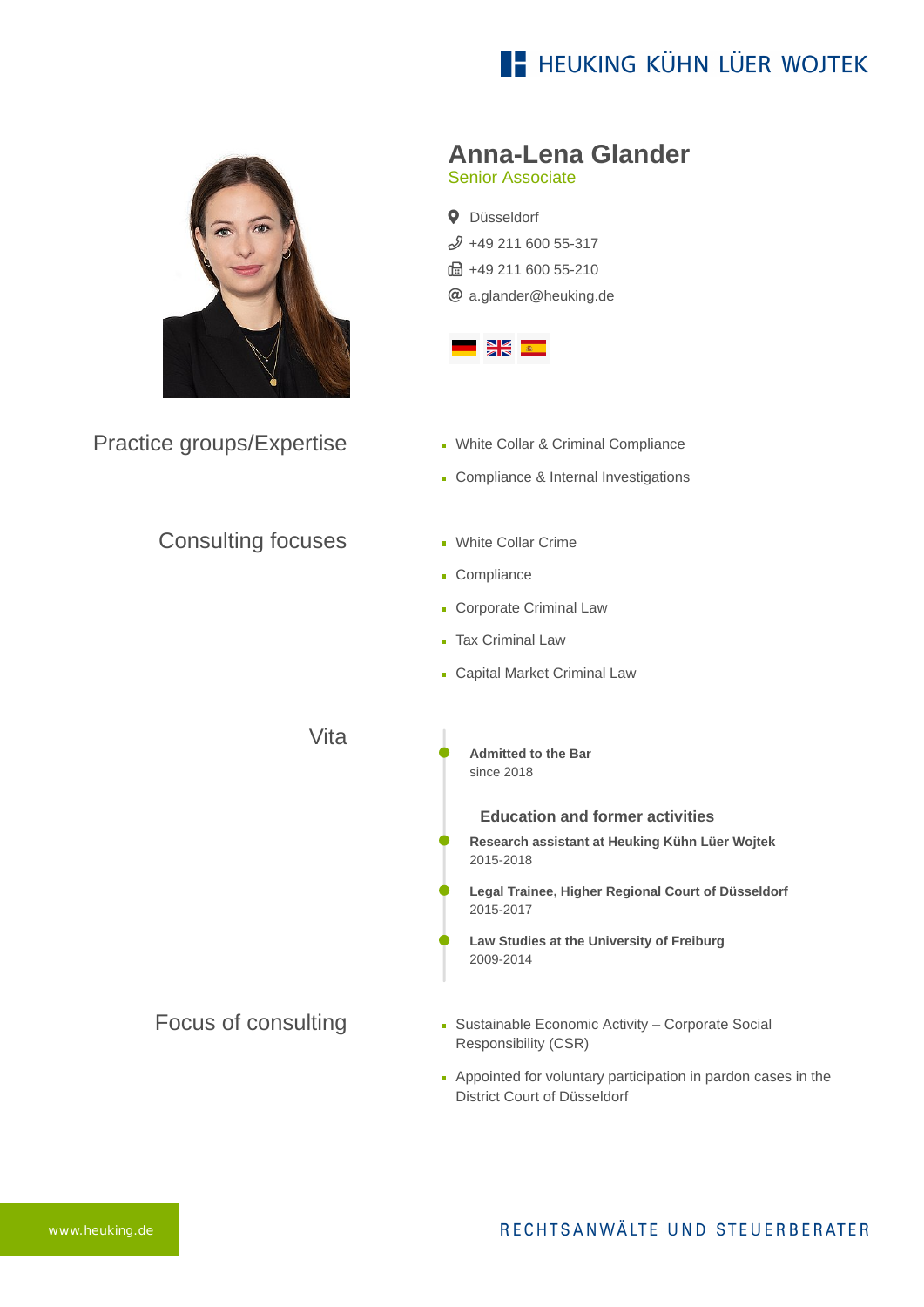## **E- HEUKING KÜHN LÜER WOJTEK**

## Affiliations **International Bar Association (IBA)**

- Wirtschaftsstrafrechtliche Vereinigung (WisteV) e.V.
- Juristinnen im Wirtschafts- und Steuerstrafrecht (JuWiSt)
- Deutsche Strafverteidiger e.V.

#### References **[139 lawyers recognized as Best Lawyers](https://www.heuking.de/en/lawyers/detail/pdf-download.html?lawyer=977&cHash=888d3d28ab11772a07ad9016baaffe07)**

- [WhistleFox: Heuking explains its whistleblower system in](https://www.heuking.de/en/lawyers/detail/pdf-download.html?lawyer=977&cHash=888d3d28ab11772a07ad9016baaffe07) an animated video
- [Best Lawyers ranking published: 127 Heuking lawyers](https://www.heuking.de/en/lawyers/detail/pdf-download.html?lawyer=977&cHash=888d3d28ab11772a07ad9016baaffe07) recognized
- [Major German healthcare billing service provider files for](https://www.heuking.de/en/lawyers/detail/pdf-download.html?lawyer=977&cHash=888d3d28ab11772a07ad9016baaffe07) insolvency
- **[HGK acquires European inland shipping business from](https://www.heuking.de/en/lawyers/detail/pdf-download.html?lawyer=977&cHash=888d3d28ab11772a07ad9016baaffe07)** Imperial with Heuking

#### Publications (Selection)

- Lieferkettensorgfaltspflichtengesetz neue Compliance-Vorgaben für Unternehmen *Client Information Supply Chain by Dr. Christoph Schork, Birgit Schreier, Dr. Kirsten Thiergart, Dr. Alexander Schott, Dr. Thomas Lukas Sikorski, Anna-Lena Glander, …*
- Datenschutzverstöße und ihr Preis Neue Leitlinien zur Berechnung von Bußgeldern nach der DSGVO in Europa *Update Data Protection No. 112 and Update Compliance 13/2022 by Michael Kuska, Anna-Lena Glander, …*
- Der neue Entwurf eines Hinweisgeberschutzgesetzes *ComplianceBusiness 1/2022, p. 12 – 17 by Anna-Lena Glander*
- Neuer Versuch neues Glück für Hinweisgeber? Der neue Entwurf eines Hinweisgeberschutzgesetzes *Update Compliance 10/2022 by Dr. André-M. Szesny, Anna-Lena Glander, …*
- Entwurf für ein europäisches Lieferkettengesetz EU schlägt deutlich strengere Regelungen vor *Article by Dr. Christoph Schork, Birgit Schreier, Dr. Thomas Lukas Sikorski, Anna-Lena Glander, …*

[You can find all publications on the lawyer profile of Anna-](https://www.heuking.de/en/lawyers/detail/anna-lena-glander.html)Lena Glander at heuking.de.